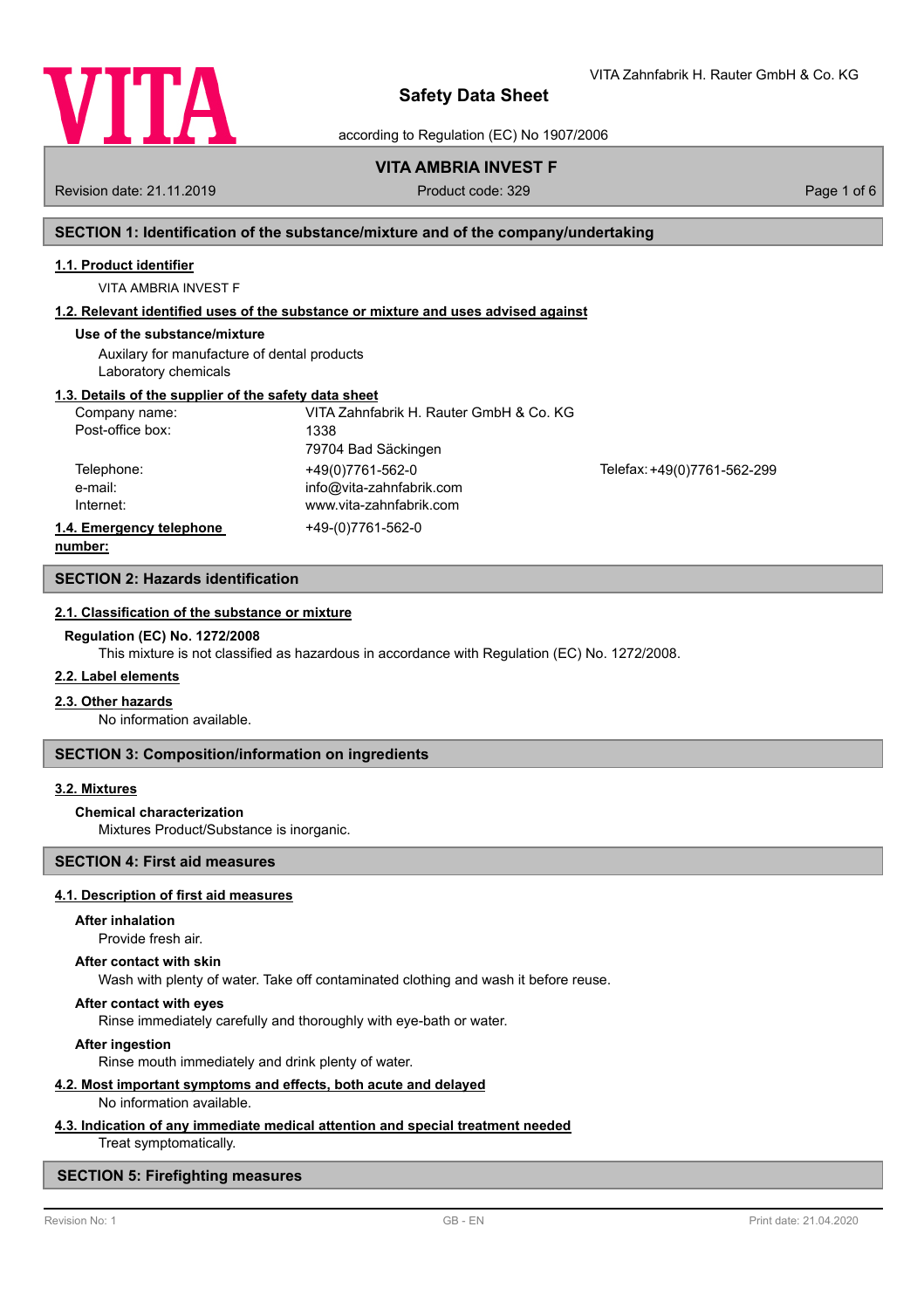

according to Regulation (EC) No 1907/2006

# **VITA AMBRIA INVEST F**

Revision date: 21.11.2019 **Product code: 329** Product code: 329 **Page 2 of 6** Page 2 of 6

## **5.1. Extinguishing media**

## **Suitable extinguishing media**

Co-ordinate fire-fighting measures to the fire surroundings.

#### **5.2. Special hazards arising from the substance or mixture**

Non-flammable.

## **5.3. Advice for firefighters**

In case of fire: Wear self-contained breathing apparatus.

## **SECTION 6: Accidental release measures**

#### **6.1. Personal precautions, protective equipment and emergency procedures**

Use personal protection equipment.

#### **6.2. Environmental precautions**

No special environmental measures are necessary. Clean contaminated articles and floor according to the environmental legislation.

#### **6.3. Methods and material for containment and cleaning up**

Absorb with liquid-binding material (e.g. sand, diatomaceous earth, acid- or universal binding agents). Treat the recovered material as prescribed in the section on waste disposal.

#### **6.4. Reference to other sections**

Safe handling: see section 7 Personal protection equipment: see section 8 Disposal: see section 13

## **SECTION 7: Handling and storage**

#### **7.1. Precautions for safe handling**

#### **Advice on safe handling**

No special measures are necessary.

## **Advice on protection against fire and explosion**

No special fire protection measures are necessary.

#### **7.2. Conditions for safe storage, including any incompatibilities**

#### **Requirements for storage rooms and vessels**

Keep container tightly closed.

#### **Hints on joint storage**

No special measures are necessary.

#### **Further information on storage conditions**

storage temperature: 5 - 35° C

## **7.3. Specific end use(s)**

Auxilary for manufacture of dental products, Laboratory chemicals

#### **SECTION 8: Exposure controls/personal protection**

#### **8.1. Control parameters**

#### **8.2. Exposure controls**

#### **Protective and hygiene measures**

Take off contaminated clothing. Wash hands before breaks and after work. When using do not eat, drink, smoke, sniff.

#### **Eye/face protection**

Wear eye protection/face protection.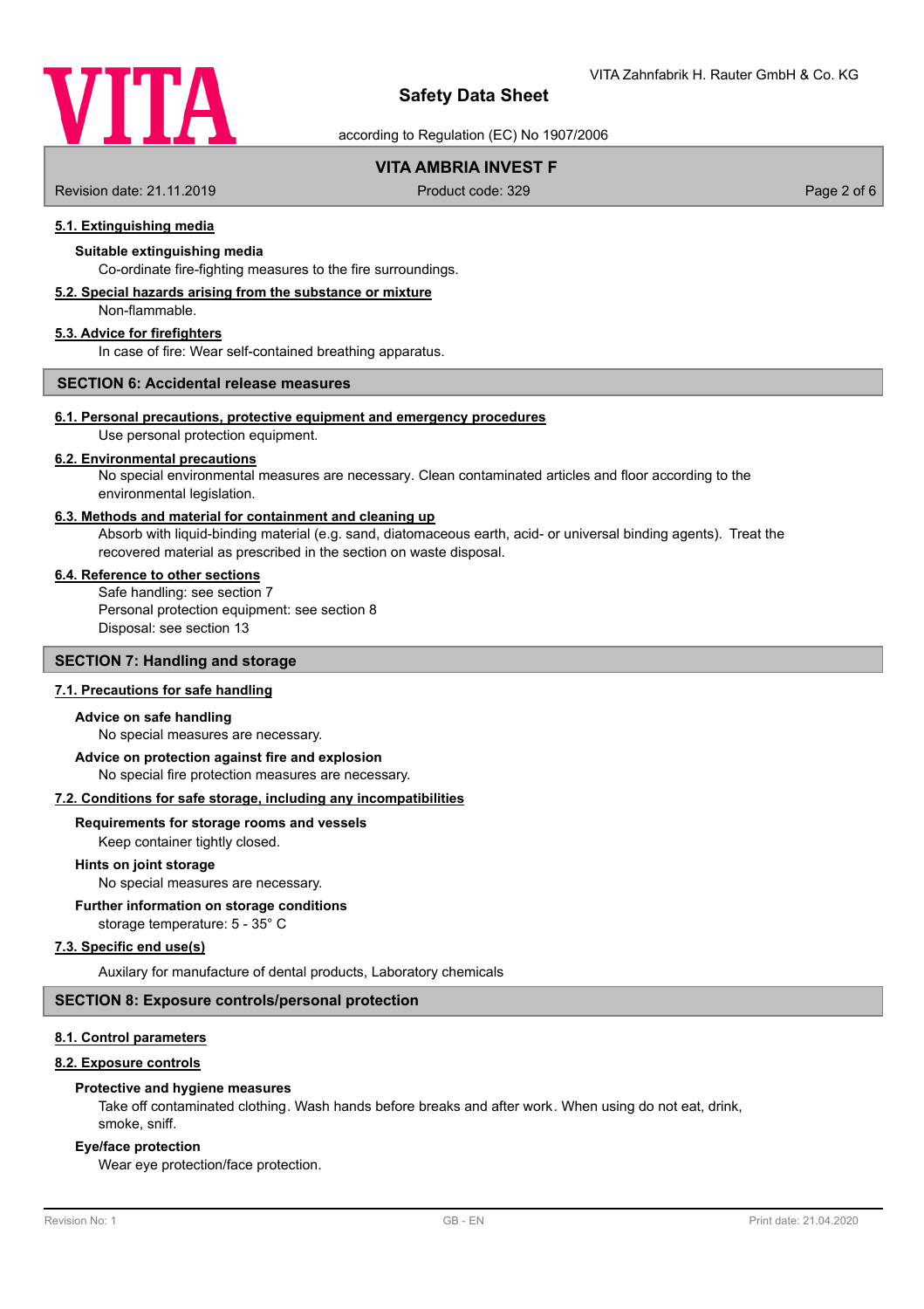

according to Regulation (EC) No 1907/2006

# **VITA AMBRIA INVEST F**

Revision date: 21.11.2019 **Product code: 329** Product code: 329 **Page 3 of 6** Page 3 of 6

## **Hand protection**

When handling with chemical substances, protective gloves must be worn with the CE-label including the four control digits. The quality of the protective gloves resistant to chemicals must be chosen as a function of the specific working place concentration and quantity of hazardous substances. For special purposes, it is recommended to check the resistance to chemicals of the protective gloves mentioned above together with the supplier of these gloves.

#### **Skin protection**

Use of protective clothing.

#### **Respiratory protection**

In case of inadequate ventilation wear respiratory protection.

# **SECTION 9: Physical and chemical properties**

#### **9.1. Information on basic physical and chemical properties**

| Physical state:<br>Colour:                                    | Liquid<br>white |                                  |
|---------------------------------------------------------------|-----------------|----------------------------------|
| pH-Value:                                                     |                 | 9,5                              |
| Changes in the physical state                                 |                 |                                  |
| Melting point:                                                |                 | 0 °C                             |
| Initial boiling point and boiling range:                      |                 | 100 °C                           |
| Flash point:                                                  |                 | not applicable                   |
| <b>Flammability</b>                                           |                 |                                  |
| Solid:                                                        |                 | not applicable                   |
| Gas:                                                          |                 | not applicable                   |
| <b>Explosive properties</b><br>The product is not: Explosive. |                 |                                  |
| Lower explosion limits:                                       |                 | not determined                   |
| Upper explosion limits:                                       |                 | not determined                   |
| <b>Auto-ignition temperature</b>                              |                 |                                  |
| Solid:<br>Gas:                                                |                 | not applicable                   |
|                                                               |                 | not applicable<br>not determined |
| Decomposition temperature:                                    |                 |                                  |
| <b>Oxidizing properties</b><br>Not oxidising.                 |                 |                                  |
| Vapour pressure:<br>(at 20 $°C$ )                             |                 | 23 <sub>hPa</sub>                |
| Density:                                                      |                 | $1, 1-1, 4$ g/cm <sup>3</sup>    |
| Water solubility:                                             |                 | easily soluble                   |
| Solubility in other solvents<br>not determined                |                 |                                  |
| Partition coefficient:                                        |                 | not determined                   |
| Viscosity / dynamic:<br>(at 20 $°C$ )                         |                 | $< 20$ mPa $\cdot$ s             |
| Vapour density:                                               |                 | not determined                   |
| Evaporation rate:                                             |                 | not determined                   |
| 9.2. Other information                                        |                 |                                  |
| Solid content:                                                |                 | not determined                   |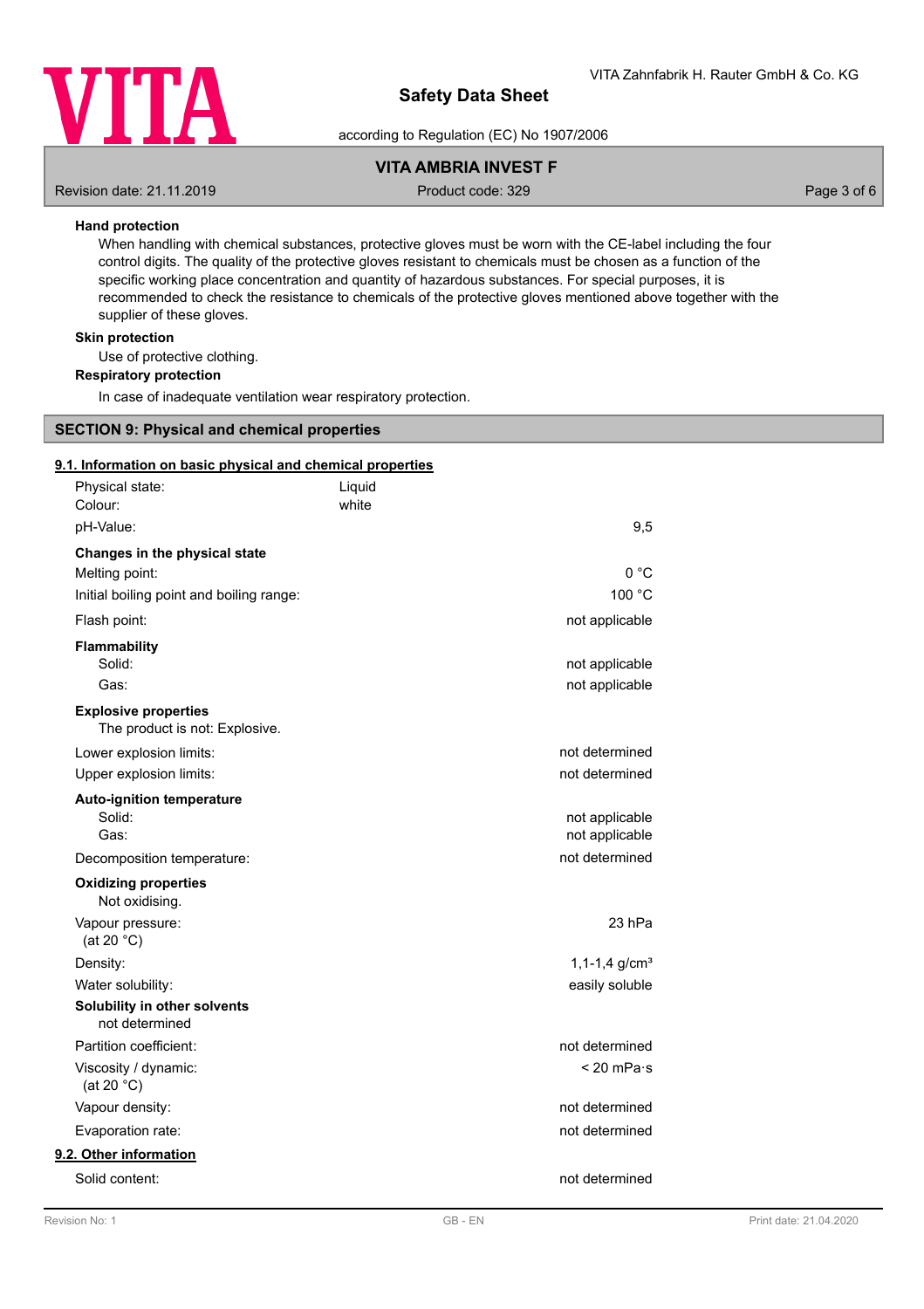

according to Regulation (EC) No 1907/2006

# **VITA AMBRIA INVEST F**

Revision date: 21.11.2019 **Product code: 329** Product code: 329 **Page 4 of 6** Page 4 of 6

## **SECTION 10: Stability and reactivity**

#### **10.1. Reactivity**

No hazardous reaction when handled and stored according to provisions.

### **10.2. Chemical stability**

The product is stable under storage at normal ambient temperatures.

#### **10.3. Possibility of hazardous reactions**

No known hazardous reactions.

#### **10.4. Conditions to avoid**

Steel, Aluminium, Copper

#### **10.5. Incompatible materials**

No information available.

## **10.6. Hazardous decomposition products**

No known hazardous decomposition products.

## **SECTION 11: Toxicological information**

### **11.1. Information on toxicological effects**

#### **Additional information on tests**

The mixture is classified as not hazardous according to regulation (EC) No 1272/2008 [CLP].

## **SECTION 12: Ecological information**

#### **12.1. Toxicity**

The product is not: Ecotoxic.

#### **12.2. Persistence and degradability**

The product has not been tested.

## **12.3. Bioaccumulative potential**

The product has not been tested.

# **12.4. Mobility in soil**

The product has not been tested.

#### **12.5. Results of PBT and vPvB assessment**

The product has not been tested.

#### **12.6. Other adverse effects**

No information available.

## **Further information**

Avoid release to the environment.

#### **SECTION 13: Disposal considerations**

#### **13.1. Waste treatment methods**

**Disposal recommendations**

#### Dispose of waste according to applicable legislation.

#### **Contaminated packaging**

Wash with plenty of water. Completely emptied packages can be recycled.

## **SECTION 14: Transport information**

#### **Land transport (ADR/RID)**

**14.1. UN number:** No dangerous good in sense of this transport regulation.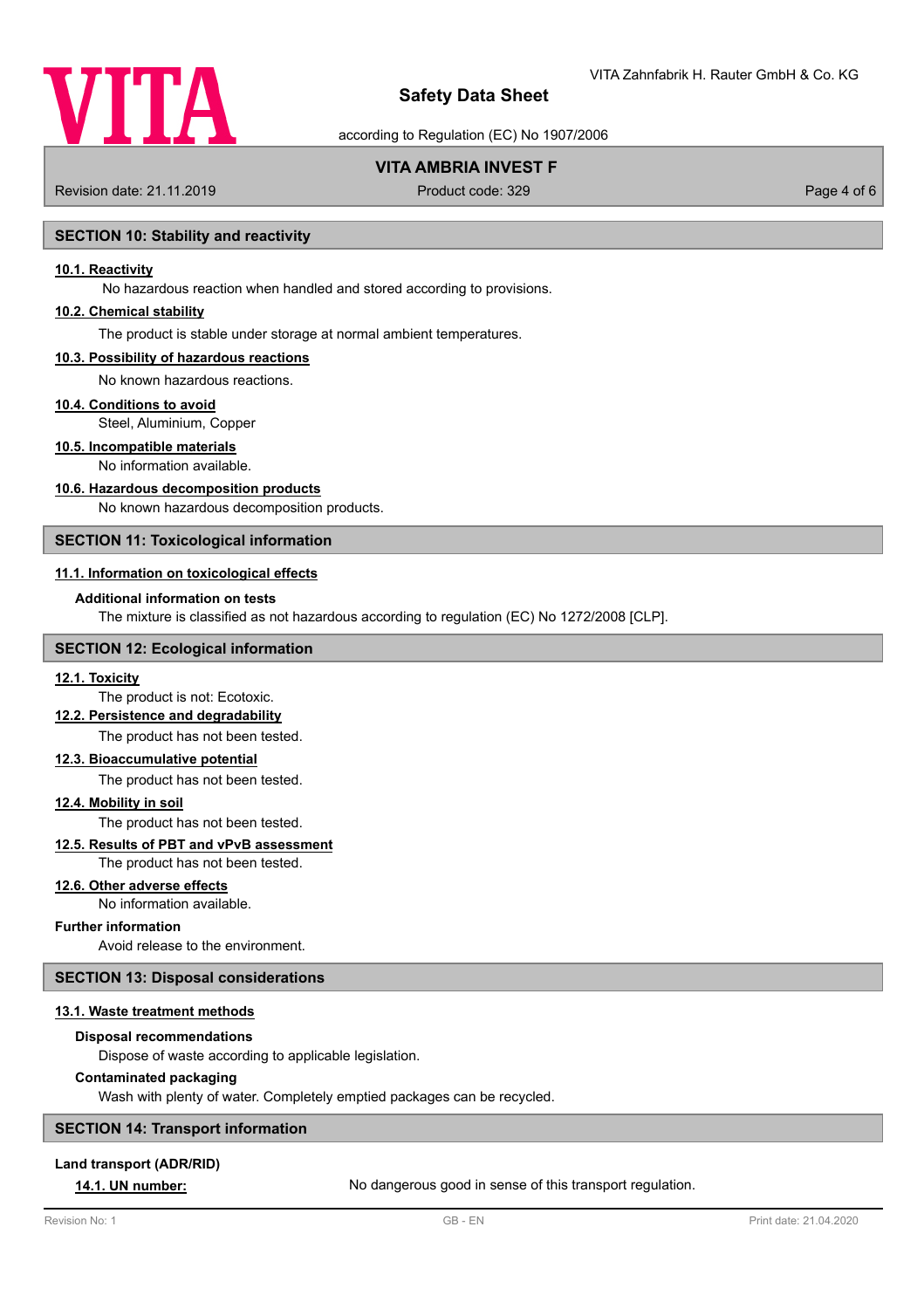

according to Regulation (EC) No 1907/2006

| Revision date: 21.11.2019                                                | <b>VITA AMBRIA INVEST F</b><br>Product code: 329                                                     | Page 5 of 6 |
|--------------------------------------------------------------------------|------------------------------------------------------------------------------------------------------|-------------|
|                                                                          |                                                                                                      |             |
| 14.2. UN proper shipping name:                                           | No dangerous good in sense of this transport regulation.                                             |             |
| 14.3. Transport hazard class(es):                                        | No dangerous good in sense of this transport regulation.                                             |             |
| 14.4. Packing group:                                                     | No dangerous good in sense of this transport regulation.                                             |             |
| Inland waterways transport (ADN)                                         |                                                                                                      |             |
| 14.1. UN number:                                                         | No dangerous good in sense of this transport regulation.                                             |             |
| 14.2. UN proper shipping name:                                           | No dangerous good in sense of this transport regulation.                                             |             |
| 14.3. Transport hazard class(es):                                        | No dangerous good in sense of this transport regulation.                                             |             |
| 14.4. Packing group:                                                     | No dangerous good in sense of this transport regulation.                                             |             |
| <b>Marine transport (IMDG)</b>                                           |                                                                                                      |             |
| 14.1. UN number:                                                         | No dangerous good in sense of this transport regulation.                                             |             |
| 14.2. UN proper shipping name:                                           | No dangerous good in sense of this transport regulation.                                             |             |
| 14.3. Transport hazard class(es):                                        | No dangerous good in sense of this transport regulation.                                             |             |
| 14.4. Packing group:                                                     | No dangerous good in sense of this transport regulation.                                             |             |
| Air transport (ICAO-TI/IATA-DGR)                                         |                                                                                                      |             |
| 14.1. UN number:                                                         | No dangerous good in sense of this transport regulation.                                             |             |
| 14.2. UN proper shipping name:                                           | No dangerous good in sense of this transport regulation.                                             |             |
| 14.3. Transport hazard class(es):                                        | No dangerous good in sense of this transport regulation.                                             |             |
| 14.4. Packing group:                                                     | No dangerous good in sense of this transport regulation.                                             |             |
| 14.5. Environmental hazards                                              |                                                                                                      |             |
| ENVIRONMENTALLY HAZARDOUS:                                               | no                                                                                                   |             |
| 14.6. Special precautions for user                                       |                                                                                                      |             |
| No dangerous good in sense of this transport regulation.                 |                                                                                                      |             |
| 14.7. Transport in bulk according to Annex II of Marpol and the IBC Code |                                                                                                      |             |
| No dangerous good in sense of this transport regulation.                 |                                                                                                      |             |
| <b>SECTION 15: Regulatory information</b>                                |                                                                                                      |             |
|                                                                          | 15.1. Safety, health and environmental regulations/legislation specific for the substance or mixture |             |
| EU regulatory information                                                |                                                                                                      |             |
| Information according to 2012/18/EU                                      | Not subject to 2012/18/EU (SEVESO III)                                                               |             |
| (SEVESO III):                                                            |                                                                                                      |             |
| National regulatory information                                          |                                                                                                      |             |
| Water hazard class (D):                                                  | - - non-hazardous to water                                                                           |             |
| 15.2. Chemical safety assessment                                         |                                                                                                      |             |
|                                                                          | Chemical safety assessments for substances in this mixture were not carried out.                     |             |

# **SECTION 16: Other information**

#### **Abbreviations and acronyms**

CLP: Classification, labelling and Packaging REACH: Registration, Evaluation and Authorization of Chemicals GHS: Globally Harmonised System of Classification, Labelling and Packaging of Chemicals UN: United Nations CAS: Chemical Abstracts Service DNEL: Derived No Effect Level DMEL: Derived Minimal Effect Level PNEC: Predicted No Effect Concentration ATE: Acute toxicity estimate